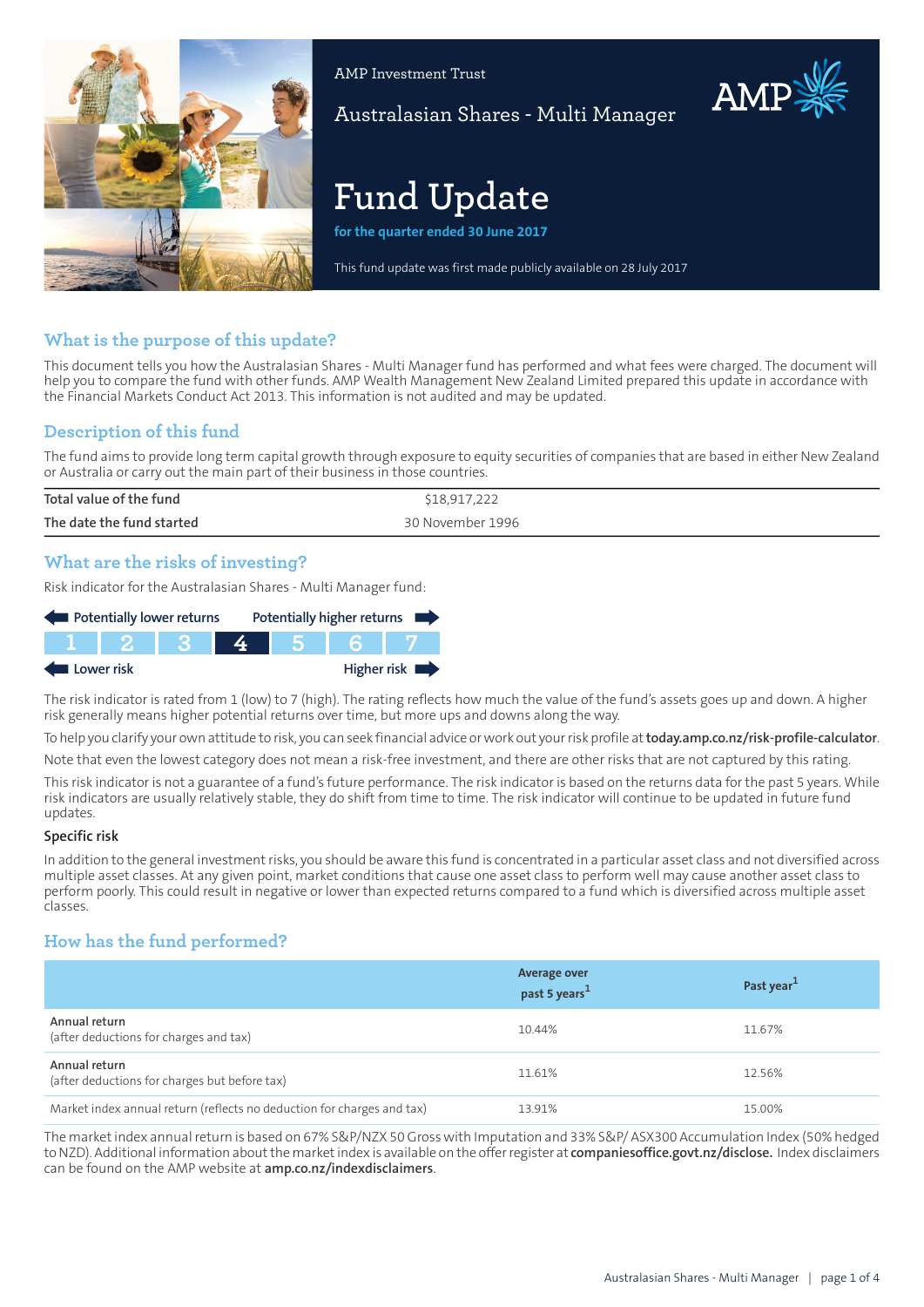#### **Annual return graph**



This shows the return after fund charges and tax for each of the last 10 years ending 31 March. The last bar shows the average annual return for the last 10 years, up to 30 June 2017.

**Important:** This does not tell you how the fund will perform in the future.

Returns in this update are after tax at the highest prescribed investor rate (PIR) of tax for an individual New Zealand resident. Your tax may be lower.

## **What fees are investors charged?**

Investors in the Australasian Shares - Multi Manager fund are charged fund charges. In the year to 31 March 2017 these were:

|                                             | % of net asset value                                                     |
|---------------------------------------------|--------------------------------------------------------------------------|
| Total fund charges                          | 2.09%                                                                    |
| Which are made up of -                      |                                                                          |
| Total management and administration charges | 2.09%                                                                    |
| Including -                                 |                                                                          |
| Manager's basic fee                         | 1.73%                                                                    |
| Other management and administration charges | 0.36%                                                                    |
| Total performance-based fees                | $0.00\%$                                                                 |
| <b>Other charges</b>                        | Dollar amount per investor or description<br>of how charge is calculated |
| <b>NIL</b>                                  |                                                                          |

Investors may also be charged individual action fees for specific actions or decisions (for example, for withdrawing from or switching funds). See the 'fees and other charges' document on the entry relating to the offer of interests in the AMP Investment Trust maintained on the offer register (**[companiesoffice.govt.nz/disclose](http://companiesoffice.govt.nz/disclose)**) for more information about those fees.

Small differences in fees and charges can have a big impact on your investment over the long term.

### **Example of how this applies to an investor**

Craig had \$10,000 in the fund at the start of the year and did not make any further contributions. At the end of the year, Craig received a return after fund charges were deducted of \$1,167.00 (that is 11.67% of his initial \$10,000). Craig also paid \$0.00 in other charges. This gives Craig a total return after tax of \$1,167.00 for the year.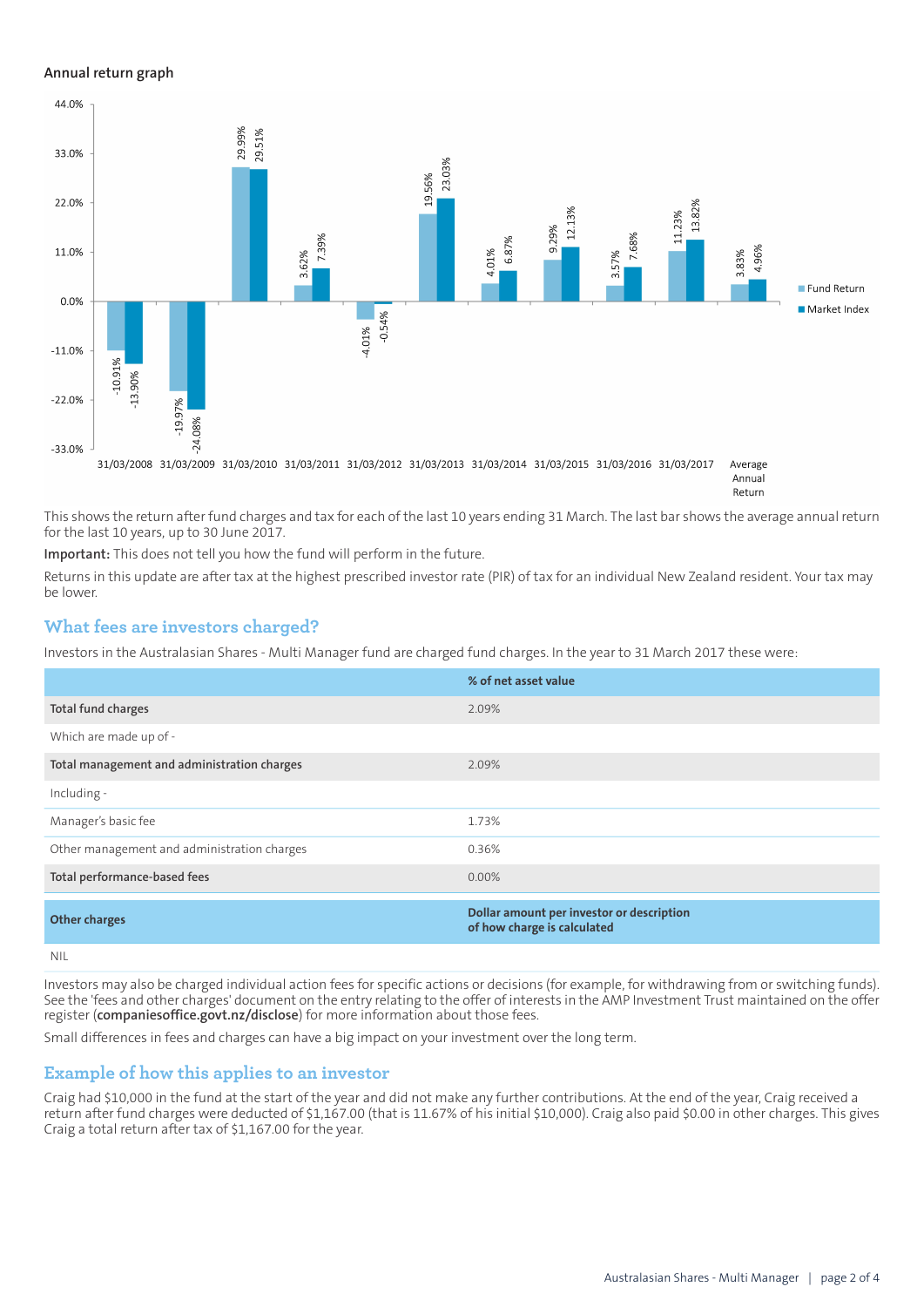## **What does the fund invest in?**

# **Actual investment mix<sup>2</sup>**

This shows the types of assets that the fund invests in.



#### **Target investment mix**

This shows the mix of assets that the fund generally intends to invest in.

| <b>Asset Type</b>            | <b>Allocation</b> |
|------------------------------|-------------------|
| Cash and cash equivalents    | 0.00%             |
| New Zealand fixed interest   | 0.00%             |
| International fixed interest | 0.00%             |
| Australasian equities        | 100.00%           |
| International equities       | 0.00%             |
| Listed property              | 0.00%             |
| Unlisted property            | 0.00%             |
| Commodities                  | 0.00%             |
| Other                        | 0.00%             |

# **Top 10 investments<sup>2</sup>**

|               | <b>Name</b>                          | Percentage<br>of fund<br>net assets | <b>Asset Type</b>     | Country     | <b>Credit rating</b><br>(if applicable) |
|---------------|--------------------------------------|-------------------------------------|-----------------------|-------------|-----------------------------------------|
| 1             | Fisher & Paykel Healthcare Corp      | 4.64%                               | Australasian equities | New Zealand | N/A                                     |
| $\mathcal{P}$ | Commonwealth Bank of Australia       | 3.62%                               | Australasian equities | Australia   | N/A                                     |
| 3             | Fletcher Building Ltd                | 3.46%                               | Australasian equities | New Zealand | N/A                                     |
| 4             | Auckland International Airport       | 3.30%                               | Australasian equities | New Zealand | N/A                                     |
| 5             | Spark New Zealand Ltd                | 3.30%                               | Australasian equities | New Zealand | N/A                                     |
| 6             | Contact Energy Ltd                   | 3.06%                               | Australasian equities | New Zealand | N/A                                     |
|               | Westpac Banking Corp                 | 3.03%                               | Australasian equities | Australia   | N/A                                     |
| 8             | Australia & New Zealand Banking Corp | 2.77%                               | Australasian equities | Australia   | N/A                                     |
| 9             | National Australia Bank Itd          | 2.68%                               | Australasian equities | Australia   | N/A                                     |
| 10            | BHP Billiton Itd                     | 2.62%                               | Australasian equities | Australia   | N/A                                     |

The top 10 investments make up 32.48% of the fund.